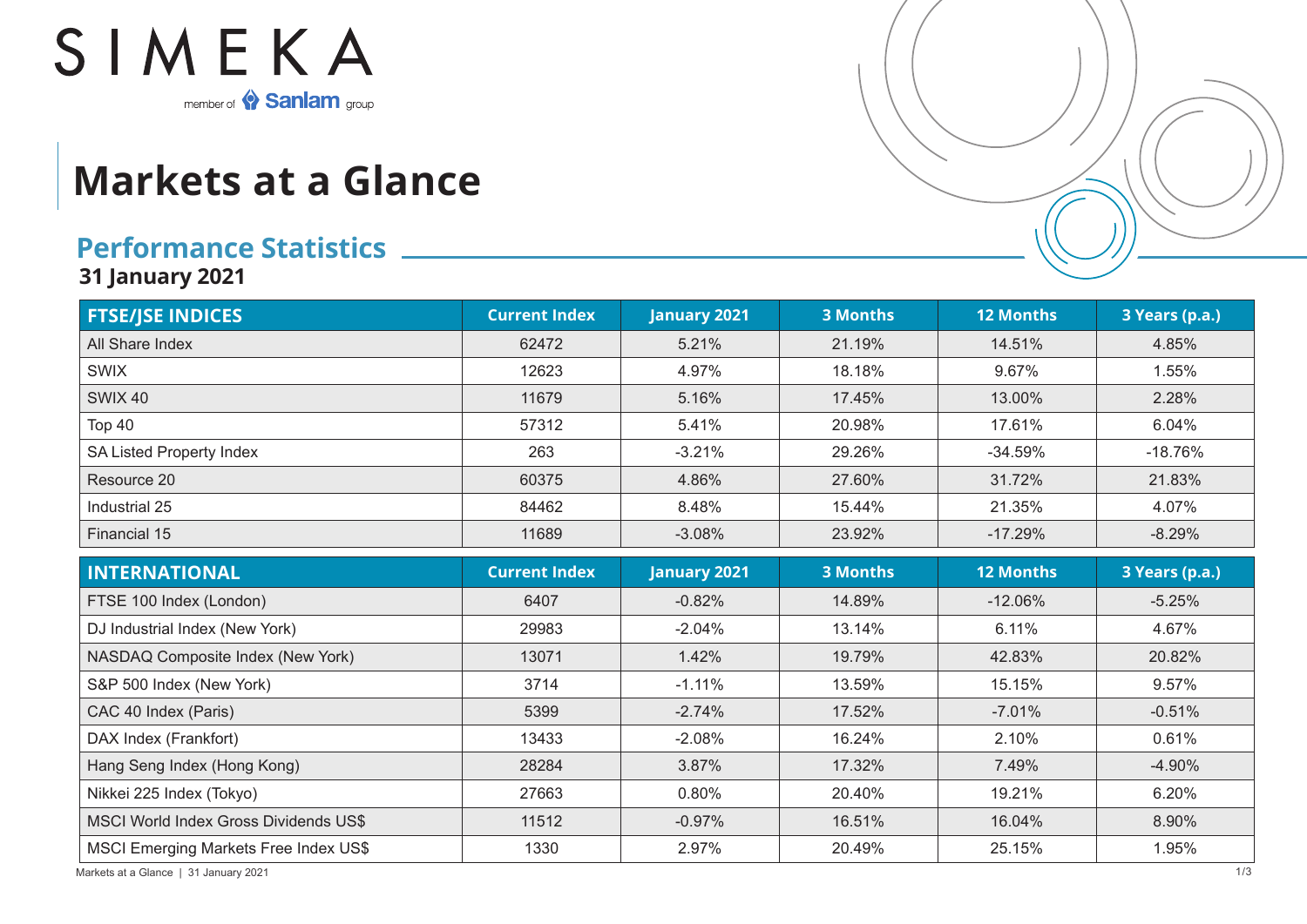| <b>FIXED INTEREST</b> | January 2021        | 3 Months        | <b>12 Months</b> | 3 Years (p.a.) | 5 Years (p.a.)        |
|-----------------------|---------------------|-----------------|------------------|----------------|-----------------------|
| <b>ALBI</b>           | 0.76%               | 6.58%           | 8.20%            | 8.49%          | 9.61%                 |
| <b>STeFI</b>          | 0.28%               | 0.91%           | 5.07%            | 6.53%          | 6.92%                 |
|                       |                     |                 |                  |                |                       |
| <b>INFLATION</b>      | <b>January 2021</b> | <b>3 Months</b> | <b>12 Months</b> | 3 Years (p.a.) | <b>5 years (p.a.)</b> |
| <b>CPI</b>            | 0.17%               | 0.43%           | 3.08%            | 3.86%          | 4.60%                 |

Note: Inflation figures have a one month lag period

| <b>EXCHANGE RATES</b>    | <b>31 January 2021</b> | 31 December 2020        | <b>31 October 2020</b> | <b>31 January 2020</b> | <b>31 January 2018</b> |
|--------------------------|------------------------|-------------------------|------------------------|------------------------|------------------------|
| ZAR/US\$                 | R <sub>15.16</sub>     | R <sub>14.69</sub>      | R <sub>16.24</sub>     | R <sub>15.00</sub>     | R11.87                 |
| ZAR/EUR                  | R <sub>18.40</sub>     | R <sub>17.95</sub>      | R <sub>18.90</sub>     | R <sub>16.65</sub>     | R <sub>14.79</sub>     |
| ZAR/GBP                  | R <sub>20.78</sub>     | R20.08                  | R21.05                 | R <sub>19.81</sub>     | R <sub>16.88</sub>     |
| <b>COMMODITIES</b>       | <b>31 January 2021</b> | <b>31 December 2020</b> | <b>31 October 2020</b> | <b>31 January 2020</b> | <b>31 January 2018</b> |
| Gold US\$/oz             | \$1,863.80             | \$1,891.10              | \$1,881.85             | \$1,584.20             | \$1,345.05             |
| Platinum US\$/oz         | \$1,110.00             | \$1,075.00              | \$852.00               | \$959.00               | \$1,003.00             |
| Oil (Brent) US\$/barrel  | \$55.04                | \$51.80                 | \$37.94                | \$58.16                | \$68.86                |
| <b>INTEREST RATES</b>    | <b>31 January 2021</b> | <b>31 December 2020</b> | <b>31 October 2020</b> | <b>31 January 2020</b> | <b>31 January 2018</b> |
| <b>SA REPO RATE</b>      | 3.50%                  | 3.50%                   | 3.50%                  | 6.25%                  | 6.75%                  |
| <b>ECB INTEREST RATE</b> | $0.00\%$               | $0.00\%$                | $0.00\%$               | $0.00\%$               | $0.00\%$               |
| US FEDERAL RATE          | 0.25%                  | 0.25%                   | 0.25%                  | 1.75%                  | 1.50%                  |

Note: Information stated as at the date indicated